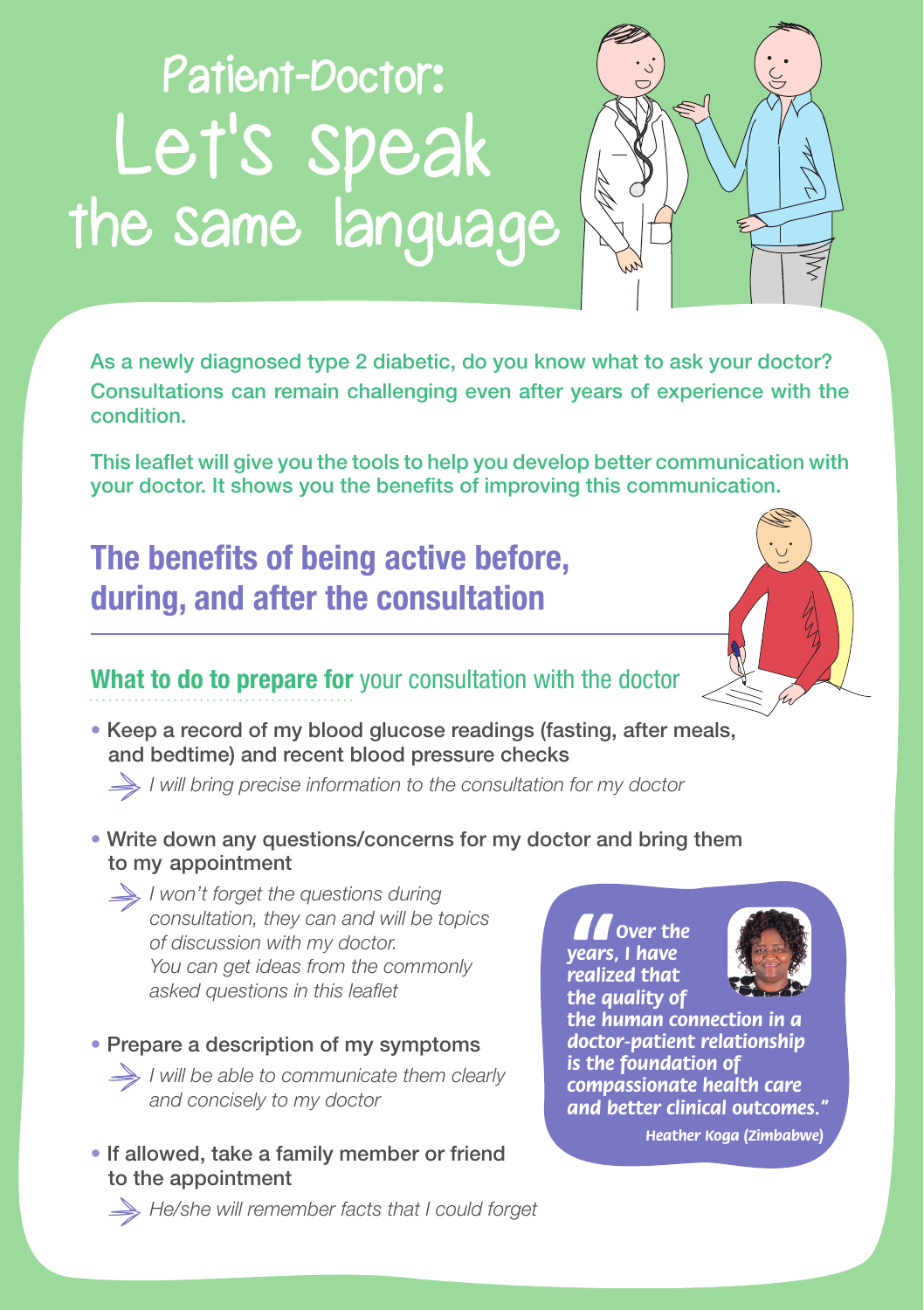## What to do or say during your consultation with the doctor

• Discuss any new ways of addressing identified problems

 *If I inform my doctor of my problems, I will find an immediate solution with the doctor.*

• Be transparent and stick to the point

 *I will get the most appropriate help from my doctor by telling the truth and being precise in my description. The doctor is on my side, not against me*

**A**<br>He/sh<br>I don'<br>the Co *The doctor is there to help me. He/she cannot help me properly, if I don't tell the full story, including the Coke I had yesterday."*

*Jesper Noerager (Denmark)*

#### • Discuss the impact of interventions implemented during the last visit (changes in medication/doses/side effect)

 *This will help me to see the benefits of decisions previously taken with the doctor and give me confidence and motivation*

• Discuss and seek clarity on what the doctor is telling me or any test results  *This will help me better understand my diabetes and speak the same language with the doctor. Don't forget to use the medical glossary at the end to see the definitions of some technical terms*

• Don't be afraid to ask questions if you don't understand something  *By understanding the advice of the doctor, I will be more confident and motivated to apply it correctly*

• Write down notes of what the doctor says

 *These notes will be a good reminder after the consultation*

### What to do after consultation with doctor

• Further research on issues discussed

*These notes will be a good reminder after the consultation*

• Sum up the consultation with my family member

 *This summary will give me a complete overview of the points discussed during the consultation, even the ones I might have forgotten* 



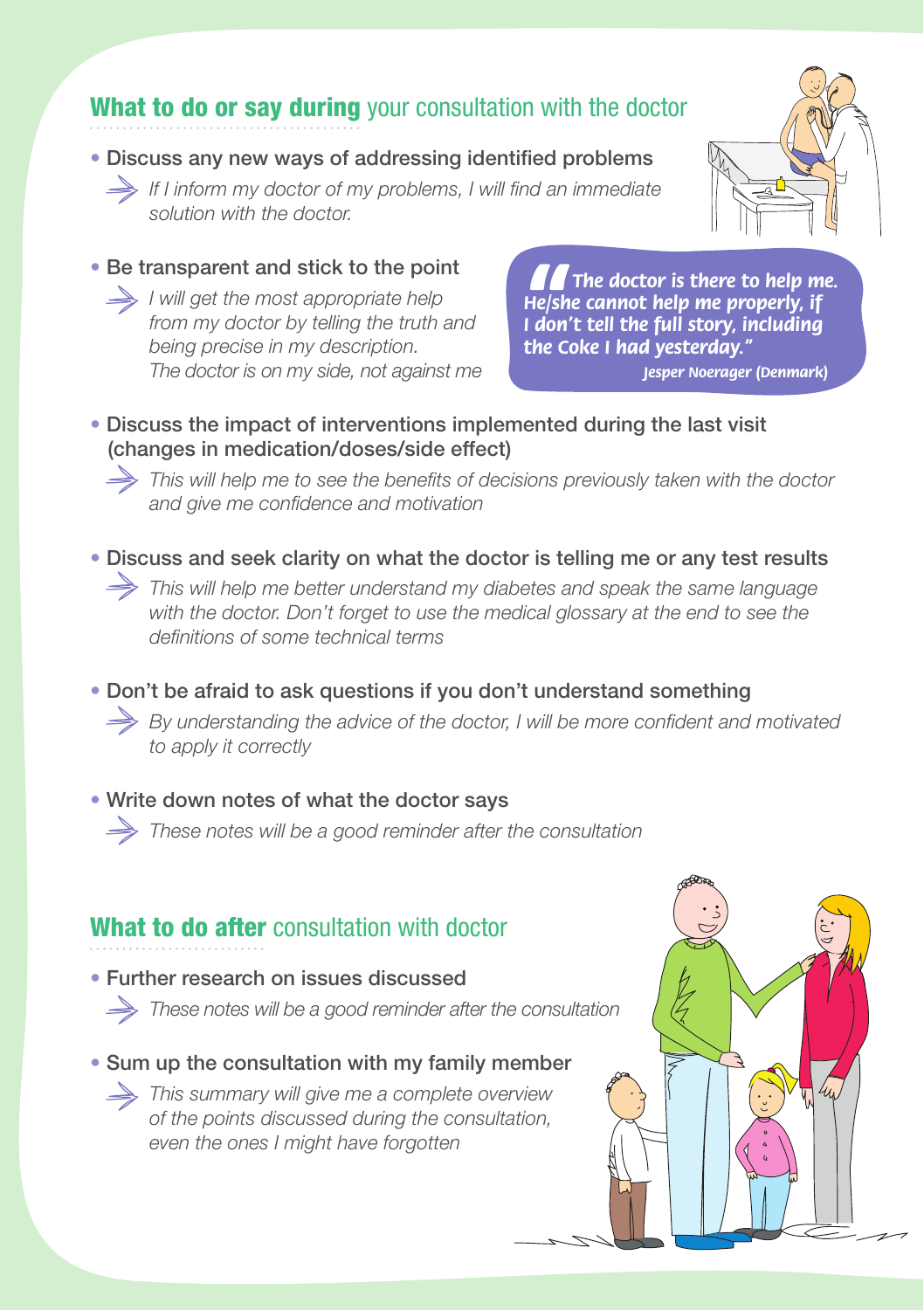## **Commonly asked questions**

Living with diabetes can raise a lot of questions from your side on many different topics (treatment, everyday life, diet, etc.). The doctor is there to answer all your questions, even the simplest. His/her answer to each of them will give you a clear view on what to do and will help to better manage your condition. So, don't be afraid to ask your questions!

#### Common diabetes-related questions

- Why can't I control my blood sugar?
- What is high or low blood sugar, and how does it feel? What should I do if I feel like that?
- Why is there more than one number for blood sugar levels?
- What could be causing this (complications/symptoms)?
- When should I alert the doctor if symptoms persist?
- What are the costs associated with my chosen treatment regime?
- What are the alternative methods of treatment?
- What are the costs and how effective are they compared with my chosen treatment?
- COVID-19: anything I should know as a person with diabetes?
- COVID-19: can I be vaccinated as normal?



#### Type 2 diabetes in everyday life

- Will diabetes affect my sex life? How it can affect my sex life?
- Should I worry about my feet? What are the consequences of diabetes for my feet?
- Can diabetes affect my teeth? Should I worry about my eyes? What other parts of my body can be affected by diabetes?
- What are the side effects of prescribed medications?
- What happens if I do not take my medication for a couple of days?
- Is smoking especially dangerous for a diabetic? If yes, why?

#### Diet

- I'm going to a birthday party, can I eat some cake and chocolate?
- What are "hidden sugars"? Does juice count as a sugary drink?
- Can I drink a Coke occasionally? How do "light or diet" products affect my blood sugar levels?
- Can I eat chips/crisps/fruit? If yes, how many/how often?
- I want to fast next week, is it possible?
- Can I drink alcohol? If yes, how much and what is the most appropriate drink for a diabetic?
- Is it okay to have "cheat days"?